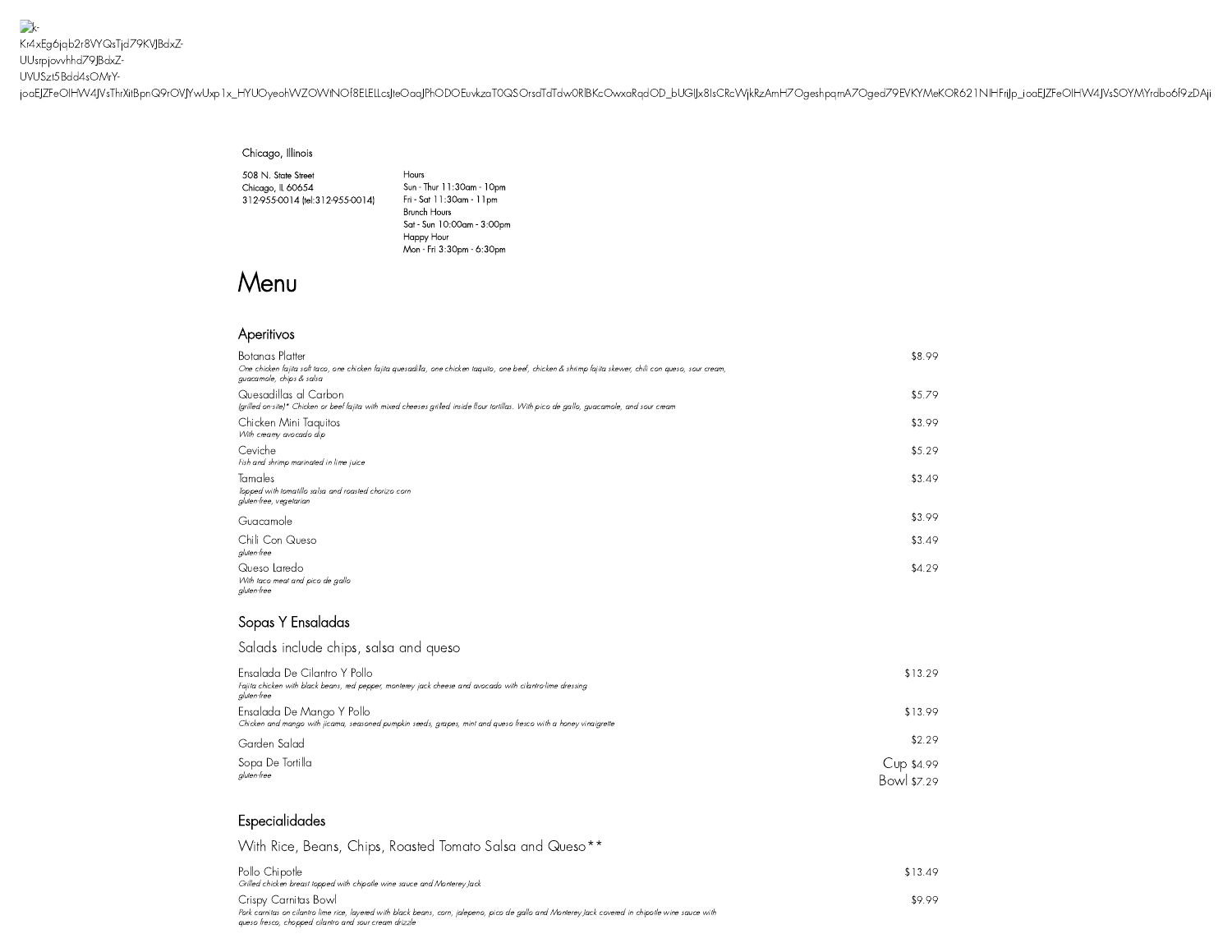| Salmon<br>Fresh grilled salmon with chimichurri sauce                                                                                   | \$15.29 |
|-----------------------------------------------------------------------------------------------------------------------------------------|---------|
| Enchiladas Veracruz<br>Chicken, spinach and monterey jack enchiladas topped with tomatillo sauce, marinated vegetables and queso fresco | \$14.49 |
| Tacos<br>Two soft or crispy with your choice of beef or chicken                                                                         | \$12.29 |
| <b>Enchiladas</b><br>Choice of two cheese and onion, beef, chicken, or spinach                                                          | \$10.99 |

# Fajitas

For shrimp add \$4.29 per person

| Grilled Chicken and Beef                                                                                                                                                                                                    | Lunch Chicken \$15.99  |
|-----------------------------------------------------------------------------------------------------------------------------------------------------------------------------------------------------------------------------|------------------------|
| Grilled Chicken and Beef served with grilled onions & peppers, flour or corn tortillas, guacamole, sour cream, cheddar cheese, pico de gallo, rice and<br>beans, bottomless chips, roasted tomato salsa, & chili con queso. | Lunch Beef \$17.29     |
|                                                                                                                                                                                                                             | Lunch Combo \$16.99    |
|                                                                                                                                                                                                                             | Dinner Chicken \$18.29 |
|                                                                                                                                                                                                                             | Dinner Beef \$21.79    |
|                                                                                                                                                                                                                             | Dinner Combo \$20.79   |

#### Postres

| Mexican Apple Pie^                                                                | \$3.99 |
|-----------------------------------------------------------------------------------|--------|
| Flan<br>Mexican custard with caramel sauce and a hint of Cointreau<br>gluten-free | \$2.99 |
| Mexican Brownie<br>with pecans                                                    | \$1.99 |
| Gourmet Cookies                                                                   | \$1.49 |

# Drinks

Ask about our full bar service for your next event!

| Coco Cola                                                                                                                                                                                                                     | \$1.49 |
|-------------------------------------------------------------------------------------------------------------------------------------------------------------------------------------------------------------------------------|--------|
| Diet Coke                                                                                                                                                                                                                     | \$1.49 |
| Sprite                                                                                                                                                                                                                        | \$1.49 |
| Braq's                                                                                                                                                                                                                        | \$1.49 |
| Dassant                                                                                                                                                                                                                       | \$1.49 |
| Dr. Pepper                                                                                                                                                                                                                    | \$1.49 |
| Diet Dr. Pepper                                                                                                                                                                                                               | \$1.49 |
| Minute Maid Lemonade                                                                                                                                                                                                          | \$1.49 |
| Soft Drinks                                                                                                                                                                                                                   | \$1.49 |
| Iced Tea                                                                                                                                                                                                                      | \$1.49 |
| Lemonade and Bottled Water                                                                                                                                                                                                    | \$1.49 |
| was the second of the second and the second and the second second second second with the second second second second second second second second second second second second second second second second second second second |        |

\*May be subject to attendant fees, \*\*Sautéed vegetables may be substituted for either rice or beans, ^ Signature dish

Disclaimer: Always check with the business for pricing and availability of menu items. SinglePlatform is not responsible for menu or pricing changes, but the information is believed to be accurate when posted. Listing of <sup>a</sup> menu does not mean that there is any affiliation, endorsement or sponsorship between SinglePlatform and the listed business.